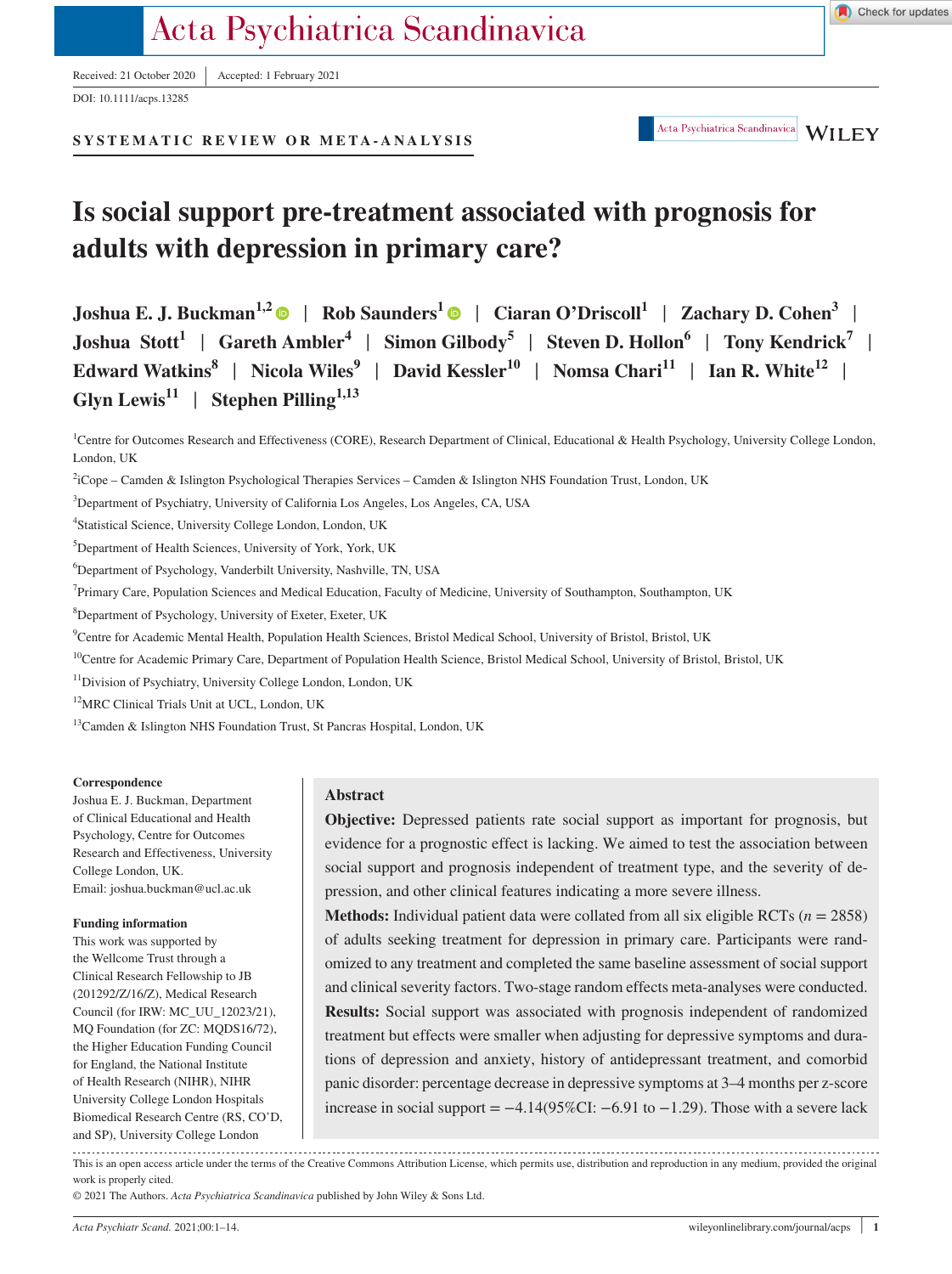(NC, GA, and GL), Vanderbilt University (SDH), University of Southampton (TK), University of Exeter (EW), and University of York (SG). NIHR Biomedical Research Centre at the University Hospitals Bristol and Weston NHS Foundation Trust and the University of Bristol (NW: The views expressed are those of the authors and not necessarily those of the NIHR or the Department of Health and Social Care). Alzheimer's Society (grant code: 457 (AS-PG-18-013) for JS). The funders of the study had no role in study design, data collection, data analysis, data interpretation, or writing of the report. The corresponding author had full access to all the data in the study and had final responsibility for the decision to submit for publication.

of social support had considerably worse prognoses than those with no lack of social support: increase in depressive symptoms at  $3-4$  months =  $14.64\%(4.25\%$  to  $26.06\%).$ **Conclusions:** Overall, large differences in social support pre-treatment were associated with differences in prognostic outcomes. Adding the Social Support scale to clinical assessments may be informative, but after adjusting for routinely assessed clinical prognostic factors the differences in prognosis are unlikely to be of a clinically important magnitude. Future studies might investigate more intensive treatments and more regular clinical reviews to mitigate risks of poor prognosis for those reporting a severe lack of social support.

#### **KEYWORDS**

depression, social support, prognosis, treatment outcome, individual patient data meta-analysis

# **1** | **INTRODUCTION**

The majority of adults treated for depression will not remit with the first treatment they receive.<sup>1,2</sup> There is a lack of evidence to guide clinicians on what information can be gathered pre-treatment to better inform prognosis for depressed patients.<sup>3,4</sup> Such knowledge can aid the future clinical management of the patient's condition, and many clinicians and patients want to know what the patient's prognosis is.<sup>5</sup>

Studies asking patients about the things they consider to be particularly important to their short-term and longer-term prognoses have highlighted social support as a key factor.<sup>6</sup> There is no universally accepted definition of social support so for the purposes of this article we propose a working definition as an individual's perception that they are cared for, esteemed, loved, or valued by their peers, friends, or family, and are part of a social network that can be mobilized when needed.<sup>7,8</sup> Social support is somewhat related to other social factors such as loneliness and social isolation, although they are considered distinct from one and other. $9$  Loneliness is sometimes defined as the gap between desired social contacts (both the amount of them and perceived quality of them) and the social contacts one experiences.<sup>10</sup> In contrast, social isolation is often defined as the objective rather than subjective rating of the quantity and mobilization of one's social network.<sup>10</sup> Social support has been found to be an important modifiable target for preventive interventions  $11$  and has been raised as a priority area by clinicians and health policy makers over recent years.<sup>9,12-14</sup> The association between social support and the onset of depression is well established,  $11,15,16$  and hence in this study, we focus on social support alone, without also studying social isolation or loneliness. There are a number of proposed mechanisms by which better social support might help mitigate against depression, for example perceiving oneself as belonging to

#### **Summations**

- Social support was associated with prognosis independent of randomized treatment
- A severe lack of social support was associated with considerably worse prognosis
- Social support should be routinely assessed when adults present with depression

#### **Limitations**

- We adjusted for routinely assessed clinical prognostic factors as this tells us about the import of assessing social support in clinic
- But this might have greatly reduced the apparent size of the associations.
- Studying the causal pathways between social support and prognosis for adults with depression would be very informative but this study was unable to address that question

a supportive network has been associated with a number of positive health outcomes.<sup>7</sup> In addition, social support can act as a buffer against stress, $17$  whether that be because members of a social network help solve stress-related problems, stop one from directly facing the impact of stressful situations, or by mitigating the impact of stress, this buffering against stress might reduce the probability of depression occurring.<sup>7</sup> Unlike other known prognostic factors for depression, social support might be modifiable, $11$  and as such, knowing whether it is associated with prognosis could be of clinical value.

Despite evidence for an association with the onset of depression, the association between social support and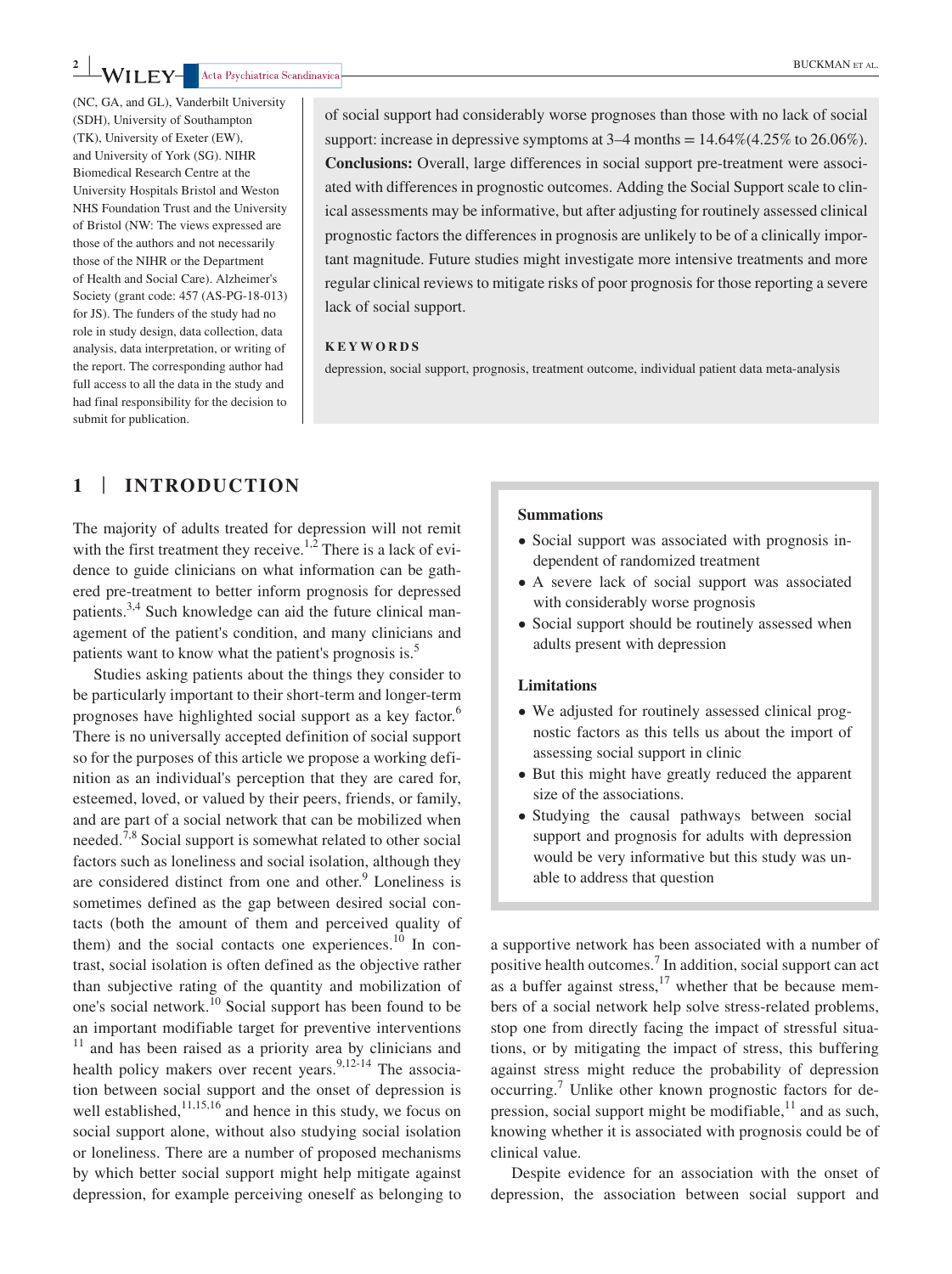prognosis is not well evidenced.18 Findings from our recent meta-review<sup>4</sup> suggest that only four previous systematic reviews have reported on the associations between social support and prognosis for adults with depression.<sup>10,16,19,20</sup> Those reviews found some limited evidence that low social support is associated with poorer prognosis; however, they contained very few primary studies investigating the effect. There were also a number of methodological problems with the reviews including the combination of different prognostic outcomes (such as treatment response and relapse), $^{19}$  combinations of outcomes at very different post-baseline end points (from two weeks to two years), $19$  and a combination of different ways of measuring and quantifying social support, $10,16,20$ making it difficult to interpret sources of heterogeneity. There was also a lack of clarity on the setting and context of recruitment of participants, $10,20$  and combinations of some treated samples with mainly community-based, non-treated samples, $^{10}$  making it difficult to determine the generalizability of the findings. Most of the primary studies reviewed by the past reviews were cohort studies in which there were typically few people with depression, and most had not sought treatment. As such, inferences about the association between social support and prognosis have been imprecise and might not generalize to the population of treatmentseeking patients seen in clinical practice. Further, none of the reviews investigated the association between social support and prognosis regardless of the type of treatment received (we call this prognosis "independent of treatment"), so the question remains as to whether or not social support is only associated with particular types of treatment, for example, antidepressants as studied in one previous review, $20$ or is associated with prognosis in general. To answer such a question, data are required from participants that received a range of commonly available treatments, delivered to a set standard, so the effects of treatment can be controlled for in a model of prognosis. This ensures that results are generalizable, at least to patients that may receive one of those treatments. In addition, the prior reviews did not investigate the potential for individual items of a measure of social support to capture the association between social support and prognosis. Such findings might have important utility in clinical settings in which completing a full scale measuring social support may not be possible given time pressures. It is also noteworthy that past studies and reviews have either rarely included data from primary care settings, or have not given sufficient information about the settings participants were recruited from to know whether the results are generalizable to other health service settings. In the UK, as elsewhere, the majority of adults with depression initially seek help from primary care settings.21-23 Identifying prognostic factors in a primary care sample, independent of treatments, would therefore have important utility.

 **BUCKMAN** ET AL. **3** Acta Psychiatrica Scandinavica  $-WILEY$ 

In a recent study, we found that depressive symptom severity was the strongest indicator of prognosis independent of treatment and we found that a number of other clinical features of depressive illness (depressive "disorder characteristics") including the durations of depression and comorbid anxiety, comorbid panic disorder and a history of antidepressant treatment, were also independently associated with prognosis.<sup>4</sup> No prior studies have investigated associations between social support and prognosis independent of these clinical markers of severity, so we do not know whether assessing for social support might prove informative for the clinical management of depression over and above these factors that should be, and often are, routinely assessed in clinic.

### **1.1** | **Aims of the study**

This study aimed to 1) investigate whether social support is associated with prognosis for adults with depression independent of treatment, and independent of depressive "disorder characteristics"; and 2) to investigate whether individual items of a scale measuring social support are associated with prognosis independent of treatment and depressive "disorder characteristics".

# **2** | **METHODS AND MATERIALS**

#### **2.1** | **Identification and selection of studies**

The protocol for identifying studies and a description of the formation of the Depression in General Practice (Dep-GP) individual patient data (IPD) dataset was pre-registered (PROSPERO: CRD42019129512 (01/04/2019)), details including the process of developing and amending the protocol have been described elsewhere, $3$  and further details are also given in the Supplementary Materials.

We conducted scoping searches to identify the most commonly used diagnostic screening tool and symptom measure used in randomized controlled trials (RCTs) recruiting adults with depression in primary care, that included depressive symptoms and a wide range of anxiety disorders and symptoms. This was in order to ensure that studies included here would have data on the range of clinical prognostic factors or depressive "disorder characteristics" that might be routinely assessed in clinic, so that we could ascertain whether or not social support is informative of prognosis in addition to those clinical factors. From those searches, we identified that this was the Revised Clinical Interview Schedule  $(CIS-R)<sup>24</sup>$  The use of this measure at baseline was therefore made an inclusion criterion for our searches. Keeping this consistent minimizes bias in harmonizing data across studies.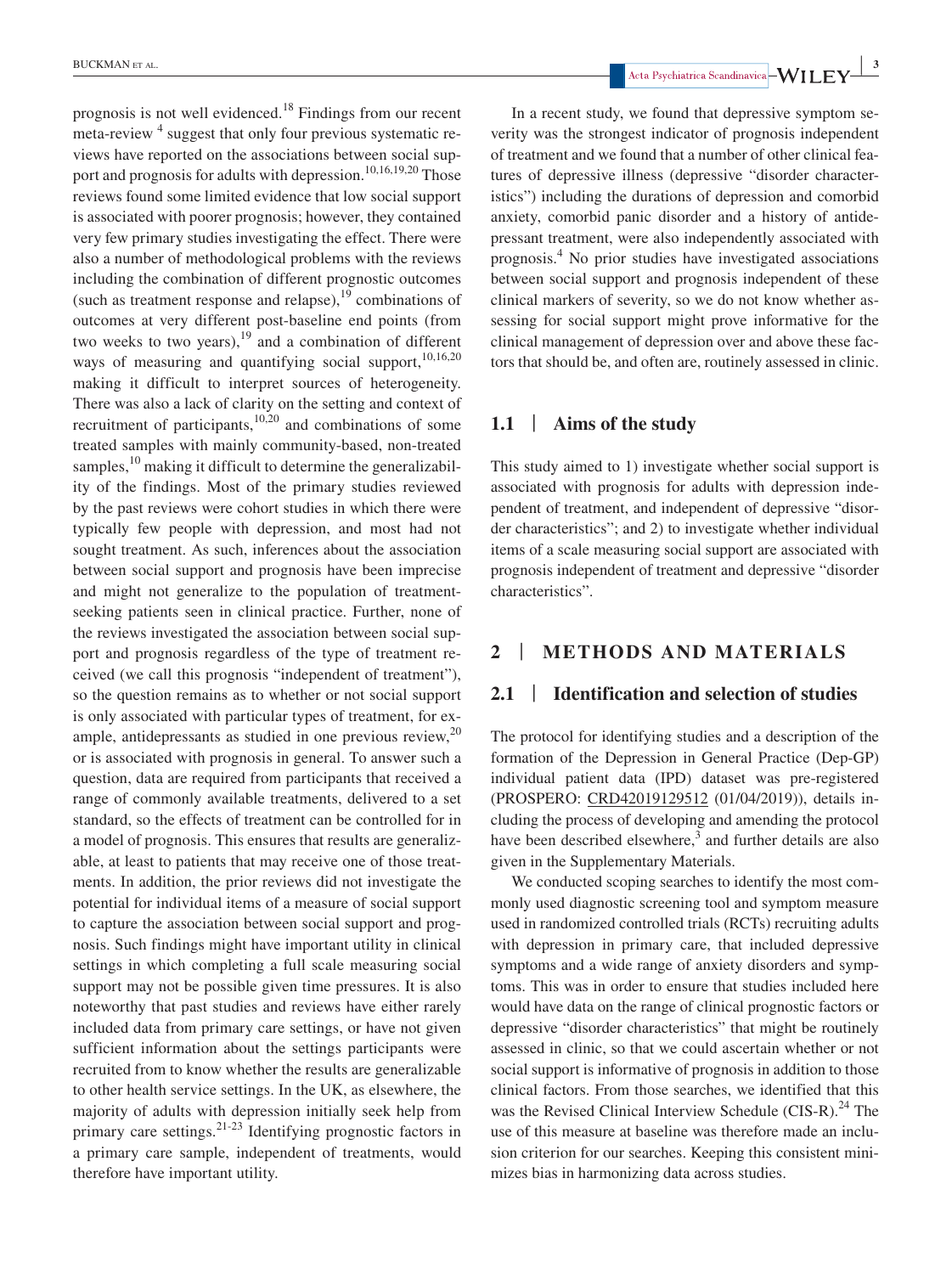| <b>Measure</b>                                                                                                                                                               | <b>Details</b>                                                                                                                                                                                                                                                                                                                                                                                                                                                                                                                                                                                                                                                                                                                                                                                                                                                                                                                                                                                                                  | Scores and cutoffs for remission                                                                                                                                                                                                                                                                                                                                        |
|------------------------------------------------------------------------------------------------------------------------------------------------------------------------------|---------------------------------------------------------------------------------------------------------------------------------------------------------------------------------------------------------------------------------------------------------------------------------------------------------------------------------------------------------------------------------------------------------------------------------------------------------------------------------------------------------------------------------------------------------------------------------------------------------------------------------------------------------------------------------------------------------------------------------------------------------------------------------------------------------------------------------------------------------------------------------------------------------------------------------------------------------------------------------------------------------------------------------|-------------------------------------------------------------------------------------------------------------------------------------------------------------------------------------------------------------------------------------------------------------------------------------------------------------------------------------------------------------------------|
| $\text{CIS-R}^{24}$                                                                                                                                                          | Consists of 14 symptom subsections scored 0-4<br>covering core features of depression, depressive<br>thoughts (scored 0-5), fatigue, concentration/<br>forgetfulness, and sleep, generalized anxiety,<br>worry, irritability, obsessions, compulsions,<br>health anxiety, somatic concerns, phobic anxiety<br>(split into agoraphobia, social phobia, and specific<br>phobia), and panic. A final section measures<br>general health, impairment, and weight change.                                                                                                                                                                                                                                                                                                                                                                                                                                                                                                                                                            | The total score ranges from 0 to 57 with<br>a cutoff of $\geq$ 12 used to indicate likely<br>common mental disorder, primary and<br>secondary diagnoses using ICD-10<br>criteria are given as are binary indictors<br>of diagnosis for all the disorders<br>assessed. Scores of <12 among those<br>that were previously depressed can be<br>used to indicate remission. |
| Beck Depression Inventory 2 <sup>nd</sup> Edition<br>$(BDI-II)$ <sup>43</sup>                                                                                                | Consists of 21 items to assess depressive symptoms,<br>each item is scored 0–3.                                                                                                                                                                                                                                                                                                                                                                                                                                                                                                                                                                                                                                                                                                                                                                                                                                                                                                                                                 | There is a maximum score obtainable of<br>63, and a cutoff of $\geq$ 10 is used indicate<br>significant symptoms of depression,<br>scores of $<$ 10 are therefore used to<br>indicate remission in those that were<br>previously depressed/scored $\geq$ 10.                                                                                                            |
| Patient Health Questionnaire 9-item<br>version (PHQ-9) $44$                                                                                                                  | This is a depression screening measure, with<br>respondents asked to rate how often they have<br>been bothered by each of the nine symptom<br>items over the preceding two weeks. Each item is<br>scored 0-3                                                                                                                                                                                                                                                                                                                                                                                                                                                                                                                                                                                                                                                                                                                                                                                                                    | There is a maximum score of 27 with<br>a cutoff of $\geq$ 10 is used to indicate<br>"caseness" for depression, a score of 9<br>or below for those that were previously<br>depressed is therefore considered to<br>indicate remission                                                                                                                                    |
| Social Support Scale-adapted by<br>authors of RCTs included in this<br>IPD by adding one item to the<br>Health and Lifestyle Survey Social<br>Support Measure. <sup>25</sup> | An 8-item instrument (the first seven of which are<br>from the Health and Lifestyle Survey) assessing<br>the degree to which participants rated the social<br>support of their friends and family in each of<br>the following domains: 1) being accepted for<br>who one is; 2) feeling cared about; 3) feeling<br>loved; 4) feeling important to them; 5) being<br>able to rely on them; 6) feeling well supported<br>and encouraged by them; 7) being made to feel<br>happy by them; and 8) feeling able to talk to them<br>whenever one might like. Items are scored 1-3,<br>with total scores ranging from 8 to 24; higher<br>scores indicate higher levels of perceived social<br>support. The authors of the Health and Lifestyle<br>Survey suggested the maximum score for social<br>support (which was 21 on that scale) indicated<br>"no lack of social support" scores between 18 and<br>20 indicated a "moderate lack of social support"<br>and scores of 17 or below indicated a "severe lack<br>of social support". | N/A                                                                                                                                                                                                                                                                                                                                                                     |
| Life events: adapted by the authors of<br>the Adult Psychiatric Morbidity<br>Surveys <sup>21</sup> based on the Social<br>Readjustment Rating Scale <sup>45</sup>            | Participants are asked to say yes/no to whether they<br>have suffered any of nine events within the last<br>six months, for example, a death/bereavement;<br>being physically attacked/injured; or going<br>through a divorce/separation. Each item is scored<br>$yes1$ or no (0), and the total score is the sum of all<br>the items.                                                                                                                                                                                                                                                                                                                                                                                                                                                                                                                                                                                                                                                                                          | N/A                                                                                                                                                                                                                                                                                                                                                                     |
| Alcohol use: the alcohol use disorder<br>identification test primary care<br>version (AUDIT-PC). <sup>46</sup>                                                               | Used to assess alcohol misuse, this includes five<br>items scored 0–4. A cutoff of $\geq$ 5 indicates<br>hazardous alcohol use that may be harmful to<br>one's health                                                                                                                                                                                                                                                                                                                                                                                                                                                                                                                                                                                                                                                                                                                                                                                                                                                           | N/A                                                                                                                                                                                                                                                                                                                                                                     |

*Note:* All measures apart from the PHQ-9 were used in all six studies; PHQ-9 was used in three studies (COBALT, MIR, and PANDA).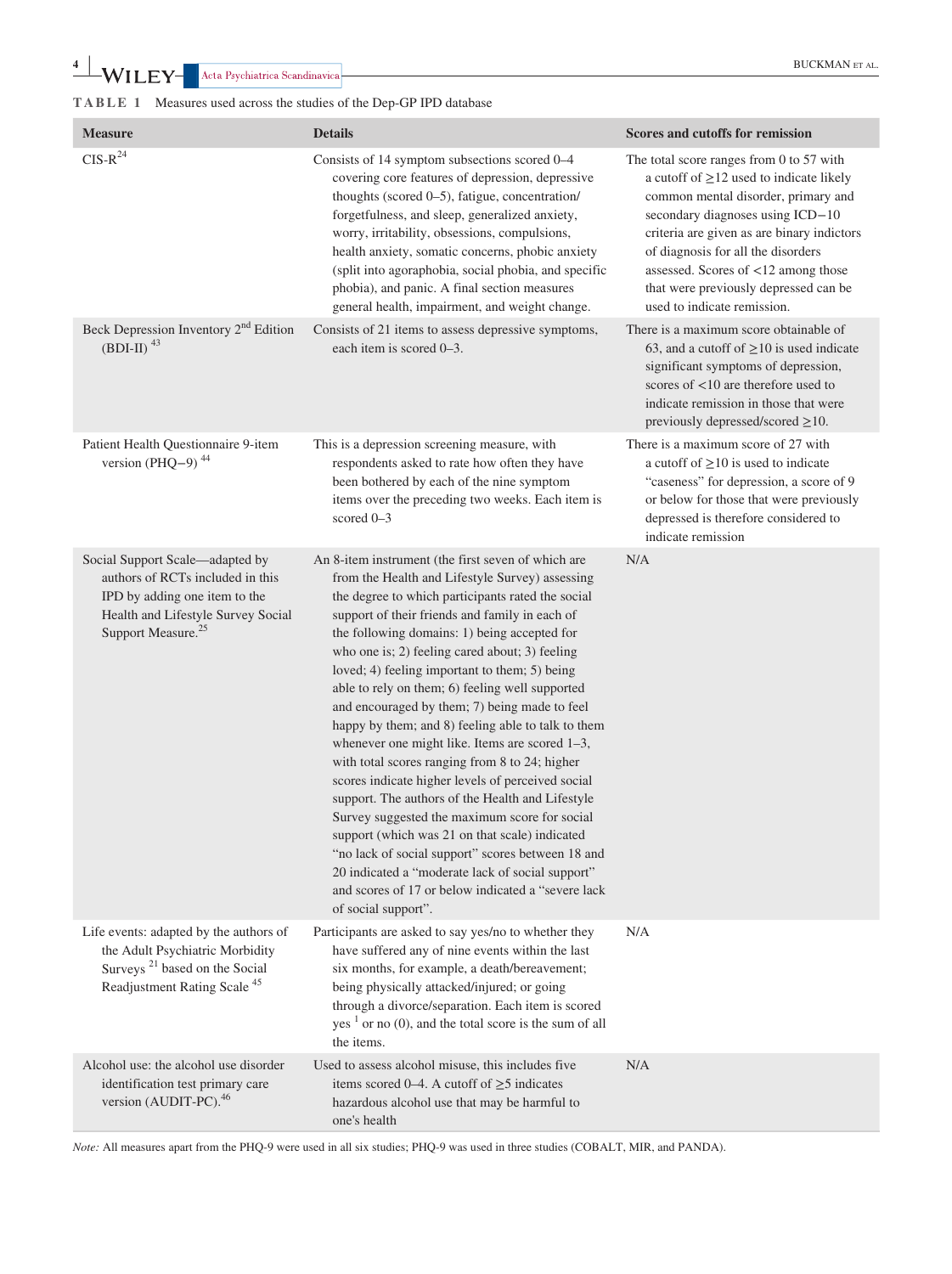In brief, in the final searches studies were identified via searches on bibliographic databases (Medline, Embase, PsycINFO, and Cochrane Central, searched from inception to December 1, 2020), hand-searching of reference lists, and contacting experts for unpublished or missed studies. Search terms included variations of phrases such as "depression" or "major depression", "RCT" or "Randomized Controlled Trial", and "CIS-R" or "Clinical Interview Schedule". See Table S1 for a full list and results of the searches.

A single reviewer (JB) screened titles and abstracts of potentially eligible studies, these were then read in full and judged against inclusion/exclusion criteria by two reviewers (JB and GL) with consultation with a third (SP) to resolve any uncertainties by consensus.

# 2.1.1 | Inclusion and exclusion criteria

Studies were included in the IPD if they were RCTs of adults seeking treatment for depression from a general practitioner/ family physician, with unipolar depression confirmed via the revised clinical interview schedule  $(CIS-R)^{24}$  at baseline. Studies in the present analyses also had to use the Social Support Scale from the Health and Lifestyle Survey  $25$  at baseline.

Details of the measures used in the included studies from Dep-GP that are relevant to the analyses described here are in Table 1.

# 2.1.2 | Data extraction

The included studies are detailed in Table 2. Data were extracted for each study participant on all variables in Table 3 by the chief investigators or data managers of each individual study. Data were cleaned one study at a time, independently by two reviewers (JB and RS), and cross-checked with publications and via liaison with chief investigators for each study. Issues were resolved by consensus between four reviewers (JB, RS, GL, and SP).

# 2.1.3 | Data integrity checks

Integrity of all baseline and endpoint data for each study was checked with the study team and against publications from each study. The numbers of participants included here are very slightly different than those in the published articles about the individual studies as we removed patients (two from IPCRESS and one from PANDA) with missing data on over 75% of baseline variables.

# **2.2** | **Ethical considerations**

All studies were granted NHS Research ethical approvals and all participants gave informed consent, see Table S2. No additional ethical approval was required for this study: HRA reference 712/86/32/81.

# **2.3** | **Data analysis plan**

# 2.3.1 | Outcomes

Primary Outcome: Depressive symptom scale score at 3–4 months post-baseline. Five studies used the BDI-II at the primary end point, with one using the PHQ-9 only at that point (COBALT, although both the PHQ-9 and BDI-II were used at baseline in that study, Table 2). These outcomes were made comparable between studies in two ways: 1) the standardized mean ("z-score") of the primary depressive symptom measure score used at 3–4 months post-baseline in each study. The score at 3–4 months was divided by the standard deviation for that measure across all studies, calculated at 3–4 months. 2) The logarithm ("log outcome") of 3–4 months depression scale scores combined across all studies irrespective of the measure used (this was controlled for by including the random allocation in each study in all models, as detailed below).

Secondary Outcomes: 1) remission on the BDI-II or PHQ-9 at 3–4 months (for definitions see Table 1); and 2) z-score of the depressive symptom scale at 6–8 months postbaseline (available in four studies).

### 2.3.2 | Predictors under consideration

Potential baseline predictors of outcome were the total social support score as a continuous variable (sum of all eight items each scored 1–3) and in three categories defined by the original scale authors: a severe lack of social support (scoring below 19); a moderate lack of social support (scores between 19 and 23); and no lack of social support (scoring 24), these were modeled using dummy variables for severe and moderate lack of social support. Individual items of the Social Support Scale were also investigated as continuous variables. To make estimates across the social support variables comparable, each continuous variable was z-score standardized.

# 2.3.3 | Confounding

Following our protocol<sup>3</sup> the treatment randomization in each study was adjusted for in all models, we then added factors *a priori* considered to be important confounders (age, gender,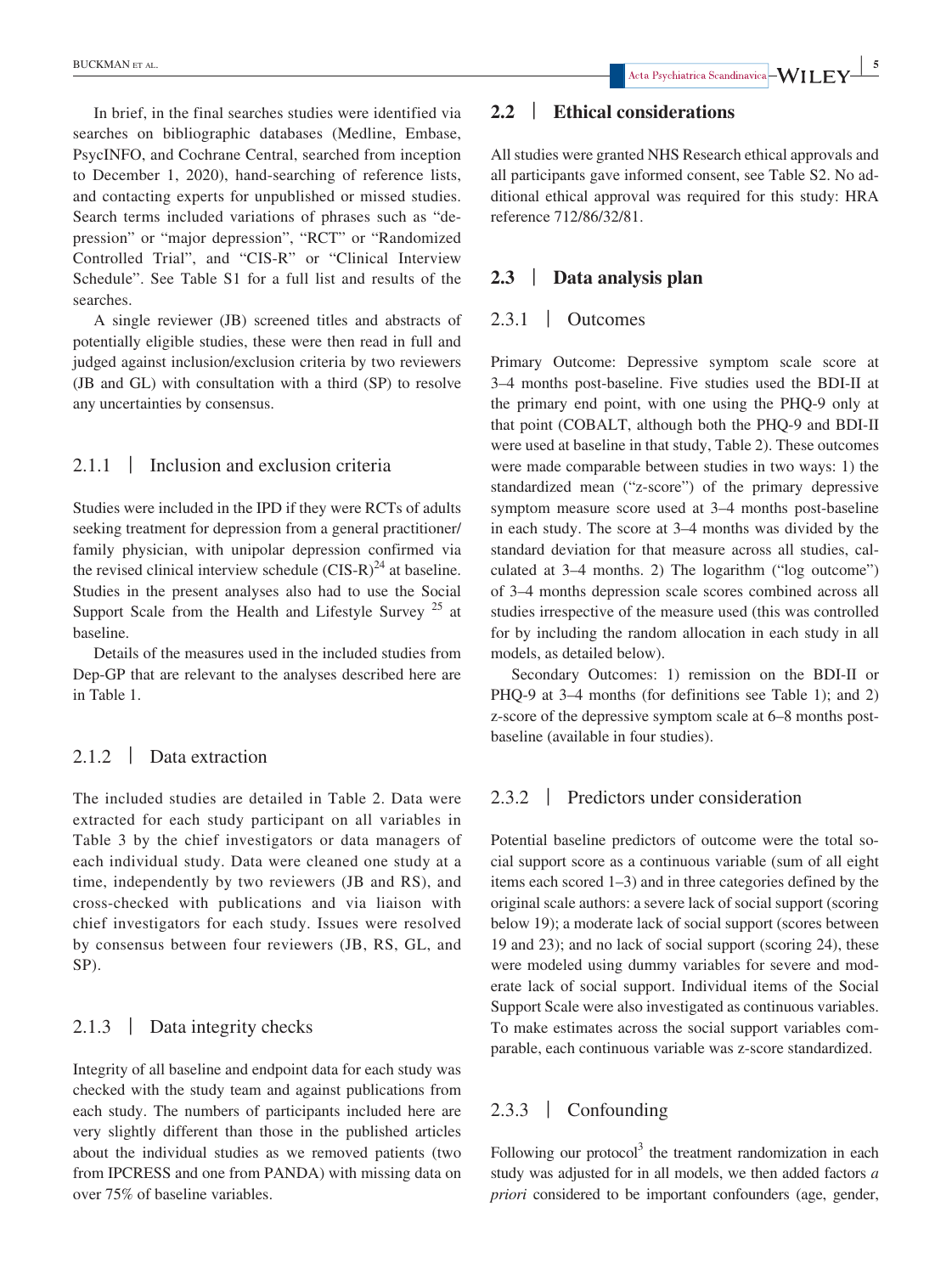**6 |**  $\bullet$  **|**  $\bullet$  **BUCKMAN** ET AL.

|  |  |  |  | TABLE 2 |  | Description of included studies |  |
|--|--|--|--|---------|--|---------------------------------|--|
|--|--|--|--|---------|--|---------------------------------|--|

|                       |     |                                                                                                                | Age in years | Gender   | T0 depressive symptom<br>severity |
|-----------------------|-----|----------------------------------------------------------------------------------------------------------------|--------------|----------|-----------------------------------|
| <b>Study</b>          | N   | <b>Inclusion criteria</b>                                                                                      | Mean (SD)    | % Female | Mean (SD)                         |
| COBALT <sup>47</sup>  | 469 | Adults 18-75 with treatment resistant depression,<br>scoring $\geq$ 14 BDI-II                                  | 49.6(11.7)   | $72\%$   | $BDI-II = 31.8(10.7)$             |
| GENPOD <sup>48</sup>  | 601 | Adults 18–74 with depressive episode                                                                           | 38.8(12.4)   | 68%      | $BDI-II = 33.7(9.7)$              |
| IPCRESS <sup>49</sup> | 295 | Adults scoring $\geq$ 14 BDI-II and GP confirmed diagnosis<br>of depression                                    | 34.9(11.6)   | 68%      | $BDI-II = 33.2(8.8)$              |
| MIR $50$              | 480 | Adults $\geq$ 18 taking SSRIs or SNRIs at adequate dose<br>for $\geq$ 6 weeks, and scored $\geq$ 14 on BDI-II  | 50.7(13.2)   | 69%      | $BDI-II = 31.1(9.9)$              |
| PANDA <sup>51</sup>   | 652 | Adults presenting with low mood or depression to GP in<br>last 2 years, free of ADM for 8 weeks up to baseline | 39.7 (15.0)  | 59%      | $BDI-II = 23.9(10.3)$             |
| TREAD <sup>52</sup>   | 361 | Adults 18–69 who met diagnostic criteria for MDD and<br>scored $\geq$ 14 on BDI-II                             | 39.8(12.6)   | 66%      | $BDI-II = 32.1(9.2)$              |

Abbreviations: ADM, Antidepressant medication; BDI-II, Beck Depression Inventory; HADS, Hospital Anxiety and Depression Scale; iCBT (internet based therapist delivered cognitive behavioral therapy); MDD, Major Depressive Disorder; PHQ-9, Patient Health Questionnaire—nine item version; T0, Baseline; TAU, treatment as usual.

marital status, and employment status) determined with the use of directed acyclic graphs <sup>26</sup> and consideration of associations between the potential confounders and outcomes from previous studies using similar data.<sup>4</sup> We then adjusted for the BDI-II score at baseline, and then additionally adjusted for the duration of anxiety, the duration of depression, comorbid panic disorder, and a history of treatment with antidepressant medications.

# 2.3.4 | Assessing properties of the social support scale

Before conducting the primary analyses, an exploratory principal component analysis was conducted to identify any distinct underlying components within the Social Support Scale that may inform later analyses. As the eight-item version of the scale had not previously been validated (although a scale containing the first seven items has been<sup>25</sup>), analyses were conducted to determine the internal consistency, split-half reliability, discriminant validity, and latent structure of the Social Support Scale, using an Item Response Theory (IRT) based analysis, see Supplementary Materials (including Table S3) for details, and results from these analyses.

# 2.3.5 | Primary analyses

For each social support variable and each outcome, we built four models sequentially adding confounding variables in the order described above.

Two-stage DerSimonian and Laird random effects metaanalyses were conducted using "admetan" in Stata.<sup>27</sup> Analyses could have been performed using one-stage approaches as have

been conducted in other IPDs.<sup>2,28</sup> The approaches would have given very similar results here although as the two-stage approach is considered less prone to bias in determining betweenstudy effects it considered the most suitable. $27$ 

All outcomes were modeled with linear regression, except for remission for which logistic regression were fitted. For the log outcome, exponentiating the coefficient for the prognostic indicator (exposure) variable gives an estimate of the percentage difference in symptoms per unit-change in the exposure variable relative to the mean (ie, this is not a measure of pre-post treatment change in symptoms). It can be expected that the two methods of capturing the primary outcome will give similar results in terms of the direction of association between the social support variables and outcome, but as percentage differences might be more easily understood by patients and clinicians, results when using the log outcome might have greater clinical utility.

The degree of heterogeneity was assessed using prediction intervals and its impact assessed using the  $I^2$  statistic.<sup>29</sup>

# **2.4** | **Sensitivity analyses**

Sensitivity analyses were conducted where heterogeneity was problematic (eg, with  $I^2$  above 75%), removing the study contributing most to the heterogeneity, and removing any studies that were rated as having moderate or high risks of bias, or that offered a low quality of evidence. Further sensitivity analyses were conducted using the multidimensional IRT conversion of BDI-II scores and PHQ-9 scores at 3–4 months post-baseline to the PROMIS T-score, and the same analyses using the BDI-II score at 3–4 months in the five studies that had these data. In addition, a quadratic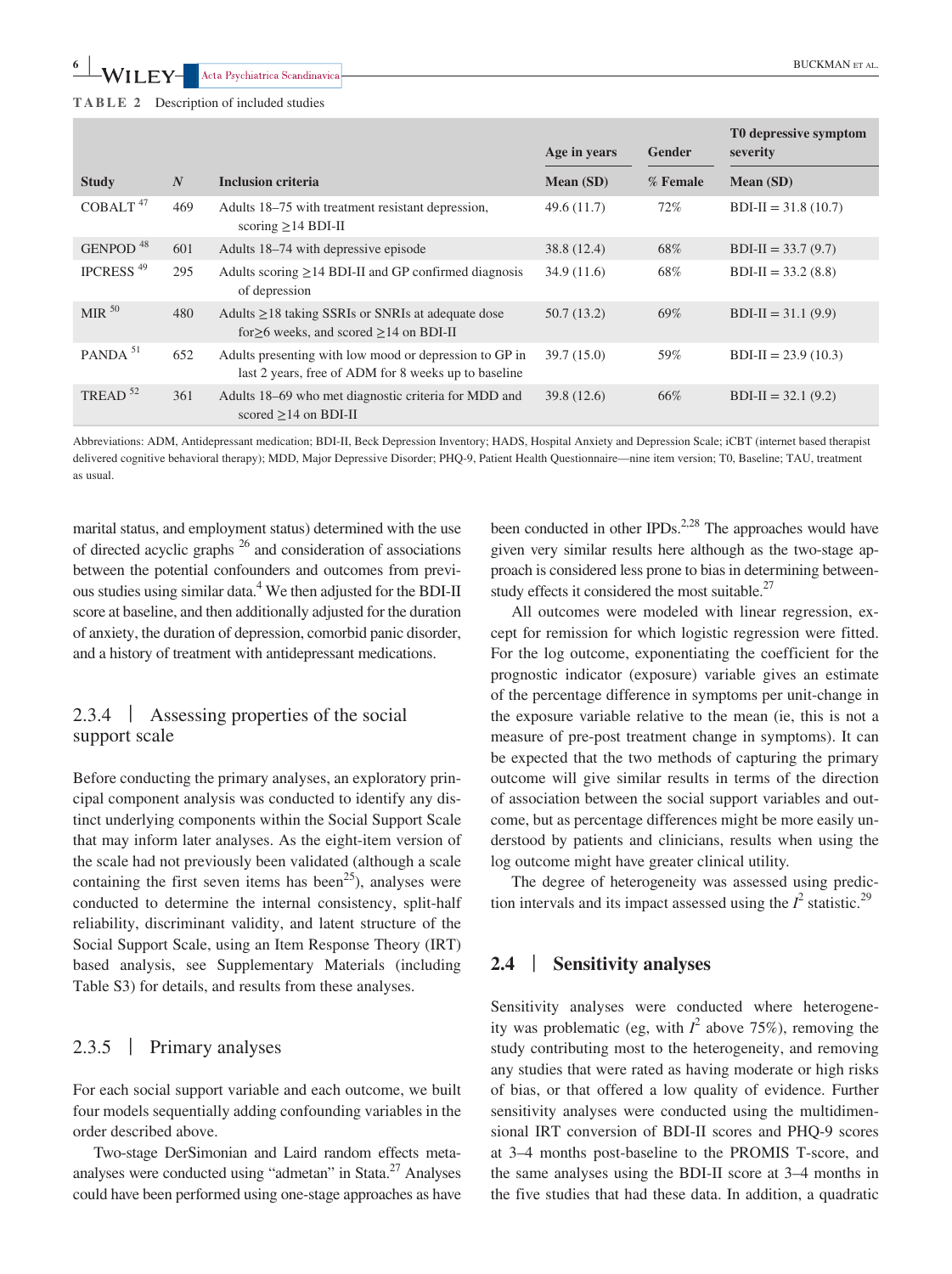| <b>T0 CISR-Total</b><br><b>Score</b><br>Mean (SD) | T0 social support<br>total score<br>Mean (SD) | <b>Remission</b> | <b>Interventions</b>                   | Depressive symptom outcome<br>measure at 3–4 months |
|---------------------------------------------------|-----------------------------------------------|------------------|----------------------------------------|-----------------------------------------------------|
| 30.1(8.9)                                         | 20.0(3.8)                                     | 34%              | CBT+TAU vs TAU                         | $PHQ-9$                                             |
| 30.8(8.0)                                         | 20.0(3.8)                                     | 41%              | Citalopram vs Reboxetine               | <b>BDI-II &amp; HADS</b>                            |
| 29.6(8.7)                                         | 20.0(3.8)                                     | 34%              | iCBT+TAU vs TAU +waiting list for iCBT | BDI-II                                              |
| 27.7(8.3)                                         | 20.5(4.1)                                     | 30%              | Mirtazapine vs Placebo                 | BDI-II & PHQ-9                                      |
| 21.3(10.1)                                        | 20.6(3.8)                                     | 69%              | Sertraline vs Placebo                  | BDI-II & PHQ-9                                      |
| 28.1(7.8)                                         | 20.1(3.8)                                     | 35%              | Physical Activity +TAU vs TAU          | BDI-II                                              |

relationship between outcome at 3–4 months and the total score on the Social Support Scale was assessed.

#### **2.5** | **Data handling and data management**

Details of the pre-processing stages and handling of missing data including specifications for multiple imputation performed in each study can be found in the study protocol.<sup>4</sup>

#### **2.6** | **Risk of bias and evidence quality**

Two reviewers (JB & RS) independently rated the risk of bias in each study using the Quality in Prognosis Studies  $(OUIPS)^{30}$  and rated the quality of evidence for each prognostic indicator using the Grading Recommendations, Assessment, Development and Evaluations (GRADE) framework.<sup>31</sup>

### **3** | **RESULTS**

#### **3.1** | **Characteristics of the included studies**

In total, six RCTs met the inclusion criteria. IPD from all 2858 participants formed the present dataset, see Figure 1.

#### **3.2** | **Quality assessments and risk of bias**

Risk of bias was low and quality was high in all studies, so no sensitivity analyses were required in relation to these, see

Table S4. There was near perfect agreement between the reviewers, with interrater reliability (Cohen's Kappa)  $k = 0.96$ for OUIPS and  $k = 1.00$  for GRADE. Disagreements were resolved in consensus meetings with two further reviewers (SP and GL).

# **3.3** | **Descriptive statistics**

Approximately 67% of the participants were female, age at baseline ranged between 18 and 84 years old (mean  $(SD) = 42.5(14.1)$  years), 94% were from white ethnic backgrounds, approximately two-thirds had a history of antidepressant treatment, and one third had been depressed for at least one year at the point of their baseline assessments. On average, participants scored in the severe range on the BDI-II and most had a moderate lack of social support, see Table 3.

The correlation between the total social support score and baseline depressive symptom severity  $(r = -.29)$  and the correlation between the total social support score and the z-score of depressive symptoms at 3–4 months (*r* = −.18) were not strong by conventional standards.<sup>32</sup>

# **3.4** | **The association between social support and prognosis**

The total score on the Social Support Scale was associated with the severity of depressive symptoms at 3–4 months, independent of treatment type and additionally adjusted for age, gender, marital status, and employment status, see Table 4. Controlling for depressive symptom severity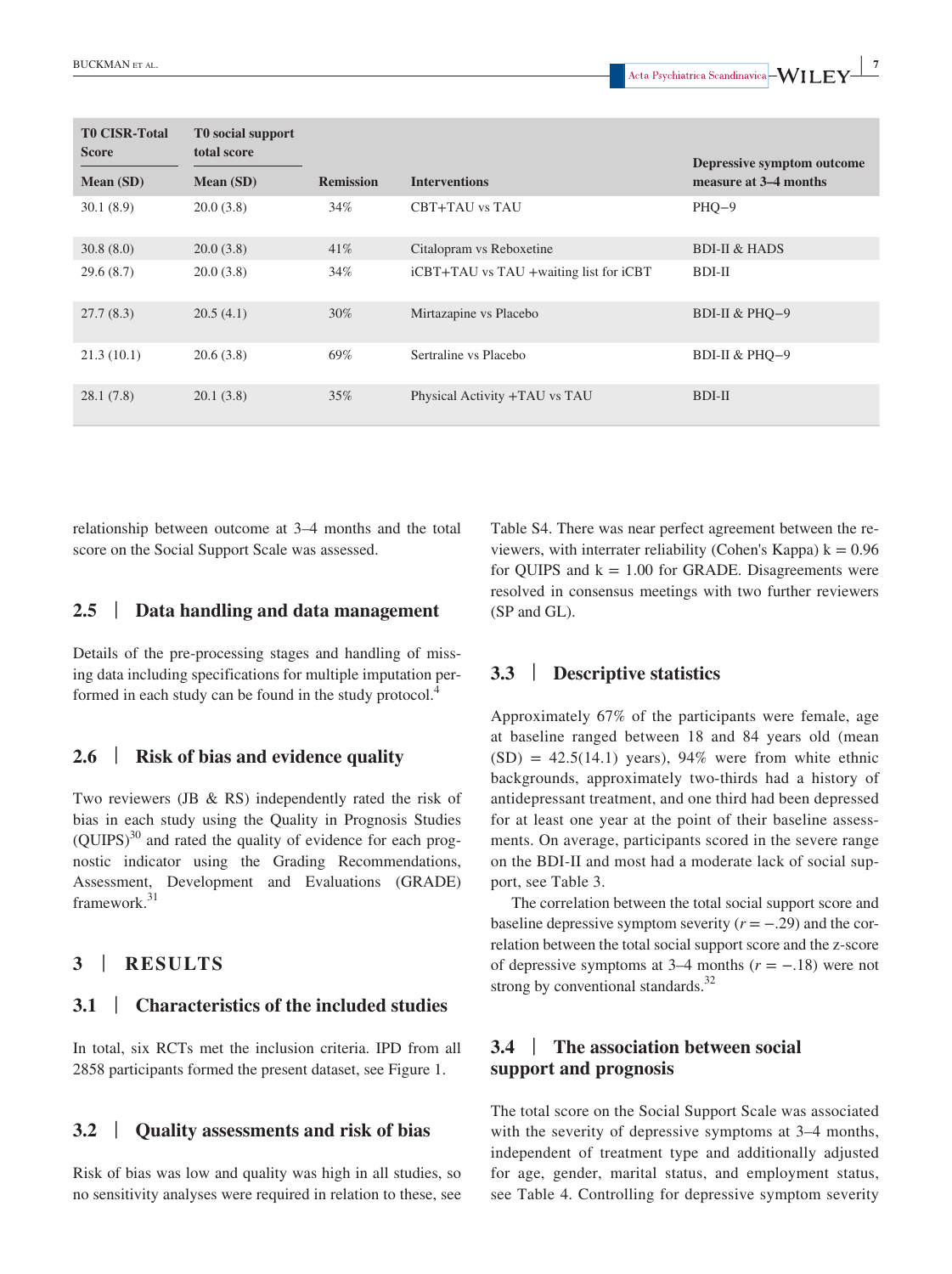**WILEY** Acta Psychiatrica Scandinavica **BUCKMAN** ET AL.

**TABLE 3** Baseline characteristics of study sample

| <b>Self-reported baseline</b><br>characteristics | <b>Factor</b>                      | $N$ (%), or<br>Mean (SD) |
|--------------------------------------------------|------------------------------------|--------------------------|
| Social support                                   | Total score                        | 20.25 (3.85)             |
|                                                  | Accepted                           | 2.56(0.60)               |
|                                                  | Cared about                        | 2.75(0.48)               |
|                                                  | Supported or<br>Encouraged         | 2.53(0.61)               |
|                                                  | Made to feel happy                 | 2.42(0.64)               |
|                                                  | Made to feel important             | 2.46(0.66)               |
|                                                  | Made to feel loved                 | 2.60(0.58)               |
|                                                  | Can rely on others                 | 2.59(0.61)               |
|                                                  | Can talk to others                 | 2.34(0.71)               |
| Age                                              |                                    | 42.52 (14.12)            |
| Gender                                           | Female                             | 1900 (67%)               |
|                                                  | Male                               | 956 (33%)                |
|                                                  | Other                              | $\Omega$                 |
| Ethnicity                                        | White                              | 2698 (94%)               |
|                                                  | Non-White                          | 159 (6%)                 |
| Employment status                                | Employed                           | 1639 (57%)               |
|                                                  | Not seeking<br>employment          | 685 (24%)                |
|                                                  | Unemployed                         | 532 (19%)                |
| Marital status                                   | Married/cohabiting                 | 1379 (48%)               |
|                                                  | Single                             | 911 (32%)                |
|                                                  | No longer married                  | 568 (20%)                |
| Number of recent life<br>events                  |                                    | 1.35(1.24)               |
| Past Antidepressant use                          | N <sub>0</sub>                     | 908 (32%)                |
|                                                  | Yes                                | 1950 (68%)               |
| CIS-R durations                                  | Depression                         | 3.42(1.37)               |
|                                                  | <b>Average Anxiety</b><br>Duration | 2.14(0.99)               |
| Comorbid panic                                   | No                                 | 2623 (92%)               |
| disorder                                         | Yes                                | 235 (8%)                 |
| Baseline BDI-II score                            |                                    | 30.44 (1.53)             |
| 3–4 month BDI-II<br>score                        |                                    | 16.07 (11.99)            |
| 6–8 month BDI-II<br>score                        |                                    | 18.64 (13.44)            |
| Remission 3–4 months                             | No                                 | 1363 (58%)               |
|                                                  | Yes                                | 1005 (42%)               |
| Attrition at 3–4 months                          | No                                 | 2382 (83%)               |
|                                                  | Yes                                | 476 (17%)                |

the magnitude of effect was reduced, and it was very marginally affected further by additionally adjusting for the depressive "disorder characteristic" variables. There was evidence for differences in prognosis by category of social

support based on the total score. After adjusting for all variables above, there was evidence that those with a severe lack of social support had higher depressive symptom scale scores at 3–4 months than those with no lack of social support (difference in z-score at 3–4 months: 0.13(95%CI: 0.03 to 0.23)), the difference in prognosis was particularly stark when comparing those with no lack of social support to those with the lowest scores on the scale (percentage difference in depressive symptoms at 3–4 months: −22.83%(95%CI: −35.69 to −7.39)), but there was no evidence for a difference between those with a moderate lack of social support compared to no lack of social support (0.04(95%CI: −0.05 to 0.12): see Table 4). The z-score and log outcomes gave very similar results in terms of the direction and magnitudes of associations between the social support variables and prognosis.

The findings with the secondary outcomes at 3–4 months were similar to those with the primary outcome: For every z-score increase in the total score on the Social Support Scale at baseline, there was an increase in the odds of reaching remission (Table 5). However, the association was somewhat weaker with the outcome at 6–8 months (Table 5). In sensitivity analyses using the PROMIS T-score, there was a similar pattern of results to the primary outcome. There was also a similar pattern of results when using the BDI-II score at 3–4 months as an outcome in the five studies that had these data. There was little heterogeneity in the effects so no further sensitivity analyses were deemed necessary. In addition, we found no evidence for a quadratic relationship between the total social support scale score and prognosis at 3–4 months (*p* =.999).

# **3.5** | **The associations between individual items of social support and prognosis**

There was evidence that all eight of the Social Support Scale items were associated with prognosis independent of treatment age, gender, marital status, and employment status, see Table 4. However, the magnitudes of association were different between the individual scale items, and there was only sufficient evidence that three items were associated with the outcome after additionally adjusting for depressive symptom severity and depressive "disorder characteristics". These three items were as follows: 1) whether or not one feels accepted for who one is, by family and friends; 2) whether or not one feels cared about by family and friends; and 3) whether or not one feels supported or encouraged by family and friends, see Tables 4-5. There was no clear evidence of an association between any of the individual items and prognosis at 6–8 months post-baseline, see Table 5. Results of sensitivity analyses were very similar to those of the primary analyses (Table 5).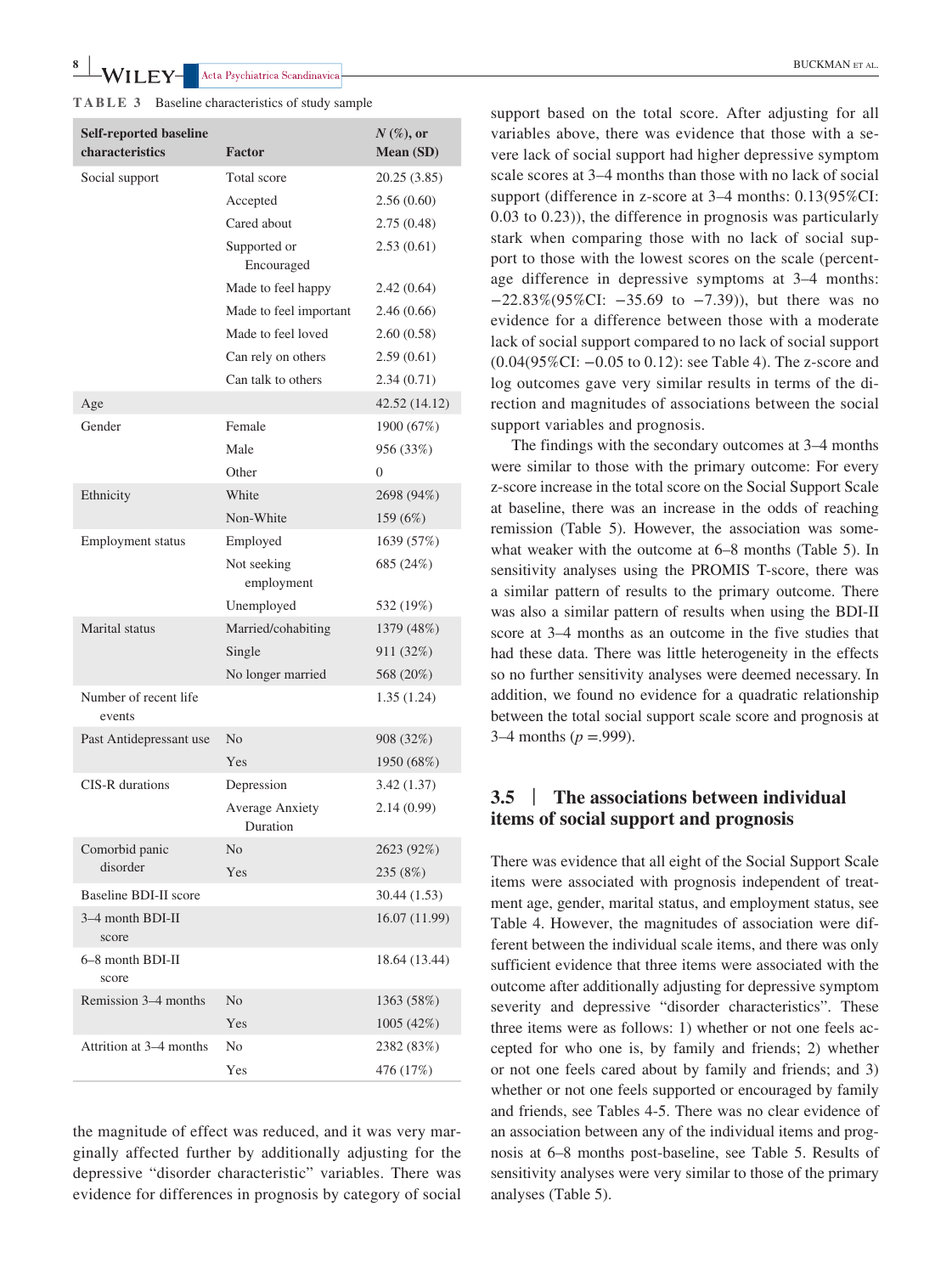

**FIGURE 1** Flow diagram of study selection

# **4** | **DISCUSSION**

Social support was associated with prognosis independent of treatment type and after adjusting for socio-demographic factors. Prognosis was poorer for those with a severe lack of social support pre-treatment relative to those with no lack of support. The effects were considerably reduced after adjusting for clinical markers of depressive severity, to the point that differences in prognosis may not be of clinically important magnitudes.33 Three of the individual items of the Social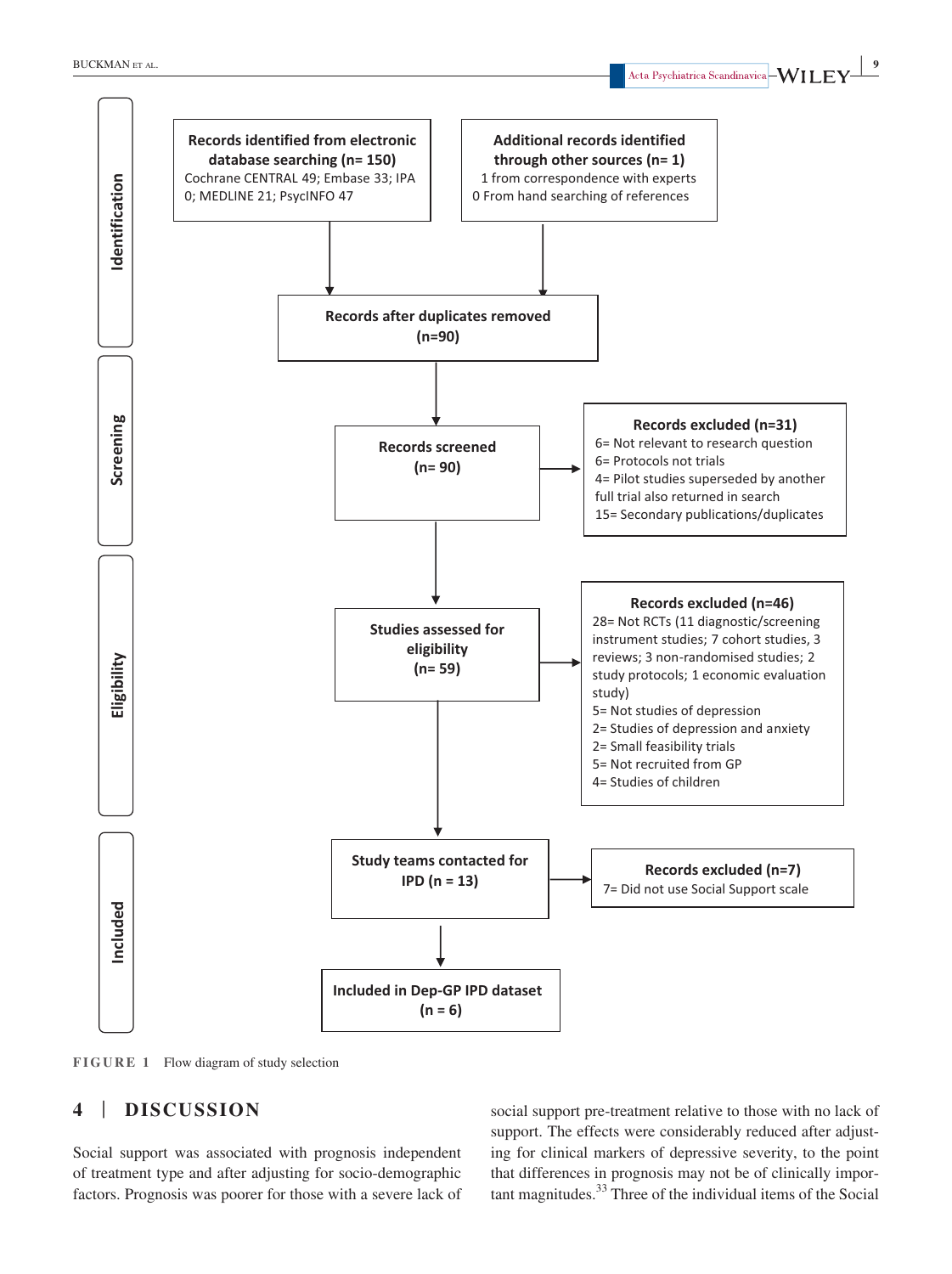|                                    | Adjusted for treatment only       |                 |                                      |                 | marital status, employment status   |               | Additionally adjusted for age, gender, |                 | Additionally adjusted for baseline<br>depressive symptom severity |                 |                                     |                | Additionally adjusted for depressive<br>"disorder characteristics"# |               |                                    |                |
|------------------------------------|-----------------------------------|-----------------|--------------------------------------|-----------------|-------------------------------------|---------------|----------------------------------------|-----------------|-------------------------------------------------------------------|-----------------|-------------------------------------|----------------|---------------------------------------------------------------------|---------------|------------------------------------|----------------|
| <b>Social Support</b><br>Indicator | difference<br>$(95\%$ CI)<br>Mean | $\mathcal{I}^2$ | % (95%CI)                            | $\mathbf{I}^2$  | difference<br>(95%CI)<br>Mean       | $\mathcal{L}$ | % (95%CI)                              | $\mathcal{I}^2$ | difference<br>$(95\%$ CI)<br>Mean                                 | $\mathcal{I}^2$ | % (95%CI)                           | I <sup>2</sup> | difference<br>(95%CI)<br>Mean                                       | $\mathcal{L}$ | $% (95\% CI)$                      | I <sup>2</sup> |
| Severe lack vs<br>No lack          | 0.45(0.31)<br>0.60)               | $\frac{49}{5}$  | 44.79 (26.97<br>to $65.11$           | 59              | $(0.23~{\rm to}$<br>0.39<br>0.54)   | 55            | 38.18 (20.30<br>$to$ 58.71)            | $\overline{61}$ | $0.13\ (0.03$ to<br>0.24)                                         | $\overline{10}$ | 15.44 (4.46<br>to 27.57)            | 28             | 0.13(0.03 to<br>(0.23)                                              | $\circ$       | 14.64 (4.25<br>to 26.06)           | 22             |
| Moderate lack vs<br>No lack        | 0.19(0.08 to<br>0.29)             | 24              | 21.04 (9.48 to<br>33.81)             | 39              | (0.08)<br>0.17<br>0.26)             | $\circ$       | 18.90 (9.23 to<br>29.44)               | 19              | $0.04 (-0.04 to$<br>0.13)                                         | $\circ$         | 8.77 (1.33 to<br>16.75)             | $\circ$        | $0.04 (-0.05 to$<br>0.12)                                           | $\circ$       | 8.30 (0.84 to<br>16.31)            | $\circ$        |
| Per one SD increase                |                                   |                 |                                      |                 |                                     |               |                                        |                 |                                                                   |                 |                                     |                |                                                                     |               |                                    |                |
| Total score                        | $-0.18(-0.22)$<br>$to -0.14)$     |                 | $(-15.70)$ to<br>$-12.59$<br>$-9.37$ | 28              | $(-0.20)$<br>$to -0.11)$<br>$-0.15$ | 25            | $(-14.26)$<br>$-10.87$<br>$-7.35$      | 35              | $-0.05(-0.09$<br>$to -0.01)$                                      | $\circ$         | $-7.02$ to<br>$-1.44$<br>$-4.27$    | $\circ$        | $-0.04(-0.08$<br>$to -0.01)$                                        | $\circ$       | $(-6.91)$ to<br>$-1.29$<br>$-4.14$ | $\circ$        |
| Accepted                           | $-0.17(-0.22)$<br>$to -0.13)$     | $20\,$          | $-15.60$ to<br>$-11.98$<br>$-8.20$   | 48              | $-0.15(-0.20)$<br>$to -0.10$        | 38            | $(-14.77 to$<br>$-10.75$<br>$-6.54$    | 57              | $-0.06(-0.10)$<br>$to -0.02)$                                     | $\circ$         | $(-8.21)$<br>$-1.58$<br>$-4.96$     | $\circ$        | $-0.05(-0.09$<br>$to -0.01)$                                        | $\circ$       | $(-7.75)$<br>$-1.51)$<br>$-4.68$   | $\circ$        |
| Cared about                        | $-0.14 (-0.18$<br>$to -0.10)$     | $\circ$         | $(-12.10)$<br>$-.715$<br>$-9.66$     | $\circ$         | $-0.12(-0.16$<br>$to -0.08)$        | $\circ$       | $-8.26(10.75$<br>$to -5.70$            | $\circ$         | $-0.04(-0.08$<br>$to -0.01)$                                      | $\circ$         | $(-6.28)$<br>$-1.06$<br>$-3.70$     | $\circ$        | $-0.04(-0.08$<br>$to -0.01)$                                        | $\circ$       | $(-6.21)$<br>$-0.97$<br>$-3.62$    | $\circ$        |
| Made to feel<br>happy              | $-0.13(-0.17)$<br>$to -0.09)$     | $\circ$         | $(-12.58)$<br>$-10.02$<br>$-7.38$    | $\circ$         | $(-0.15)$<br>$to -0.07$<br>$-0.11$  | $\circ$       | $(-10.95)$<br>$-5.64$<br>$-8.33$       | $\circ$         | $-0.02(-0.06$<br>to $0.02)$                                       | $\circ$         | $-6.05$ to<br>$-0.64$<br>$-3.38$    | $\circ$        | $-0.02(-0.06$<br>to $0.02)$                                         | $\circ$       | $(-6.13)$<br>$-0.72$<br>$-3.46$    | $\circ$        |
| important<br>Made to feel          | $-0.13(-0.17)$<br>$to -0.09)$     | $\mathcal{L}$   | $(-11.96)$<br>$-6.67$<br>$-9.36$     | $\circ$         | $-0.10(-0.14$<br>$to -0.06$         | $\circ$       | $-7.32(-9.99)$<br>$to -4.59)$          | $\circ$         | $-0.01(-0.05$<br>to $0.03$                                        | $\circ$         | $-4.49$ to<br>$-1.73$<br>1.40       | $\circ$        | $-0.01(-0.04$<br>to $0.03$                                          | $\circ$       | $(-4.37)$ to<br>$-1.61$<br>1.24    | $\circ$        |
| Made to feel<br>loved              | $-0.15(-0.19)$<br>$to -0.11)$     | $\mathcal{L}$   | $(-13.52)$<br>$-6.28$<br>$-9.97$     | $\ddot{4}$      | $-0.13(-0.16$<br>$_{t0} - 0.09$     | $\circ$       | $(-11.06 t$<br>$-7.93$<br>$-4.68$      | 26              | $-0.04(-0.07)$<br>to $0.00)$                                      | $\circ$         | $(-5.88)$ to<br>$-2.60$<br>(67, 70) | 28             | $-0.03(-0.07)$<br>to $0.00)$                                        | $\circ$       | $-5.82$ to<br>$-2.45$<br>1.05      | 28             |
| Can rely on<br>others              | $-0.14(-0.18$<br>$to -0.10)$      | $\overline{ }$  | $(-12.45)$<br>$-6.18$<br>$-9.37$     | $\overline{27}$ | $-0.11(-0.16$<br>$to -0.06$         | 30            | $(-11.12)$<br>$-4.08$<br>$-7.67$       | 39              | $-0.04(-0.08$<br>to $0.00)$                                       | $\Box$          | $(-5.65)$ to<br>$-0.21$<br>$-2.96$  | $\circ$        | $-0.03(-0.07)$<br>to $0.00)$                                        | 0             | $(-5.32)$<br>$-2.69$<br>0.02)      | $\circ$        |
| encouraged<br>Supported or         | $-0.15(-0.19)$<br>$to -0.11)$     | $\circ$         | $(-12.95 t)$<br>$-10.34$<br>$-7.65$  | $\circ$         | $-0.13(-0.17)$<br>$_{t0} - 0.09$    | $\circ$       | $(-11.82)$<br>$-6.53$<br>$-9.21$       | $\circ$         | $-0.05(-0.09)$<br>$to -0.01)$                                     | $\circ$         | $(-7.13)$<br>$-1.69$<br>$-4.45$     | $\circ$        | $-0.04(-0.08$<br>$to -0.01)$                                        | $\circ$       | $(-6.86)$<br>$-1.35$<br>$-4.15$    | $\circ$        |
| Can talk to<br>others              | $-0.14(-0.19)$<br>$to -0.08$      | 46              | $(-13.55)$<br>$-6.12$<br>$-9.91$     | $\frac{4}{4}$   | $-0.12(-0.17)$<br>$to -0.06$        | $50\,$        | $(-12.22)$<br>$-8.53$<br>$-4.68$       | 45              | $-0.04(-0.07)$<br>to $0.00$                                       | $\infty$        | $(-6.24)$<br>$-0.63$<br>$-3.47$     | $\circ$        | $-0.03(-0.07)$<br>to $0.00$                                         | $\circ$       | $(-6.04)$<br>$-0.62$<br>$-3.36$    | $\circ$        |

**TABLE 4** Outcomes at 3–4 months: difference in Z-score of depressive symptoms ("mean difference") and percentage difference in depressive symptoms ("%") per unit increase in baseline Social

TABLE 4 Outcomes at 3-4 months: difference in Z-score of depressive symptoms ("mean difference") and percentage difference in depressive symptoms ("%") per unit increase in baseline Social

a l .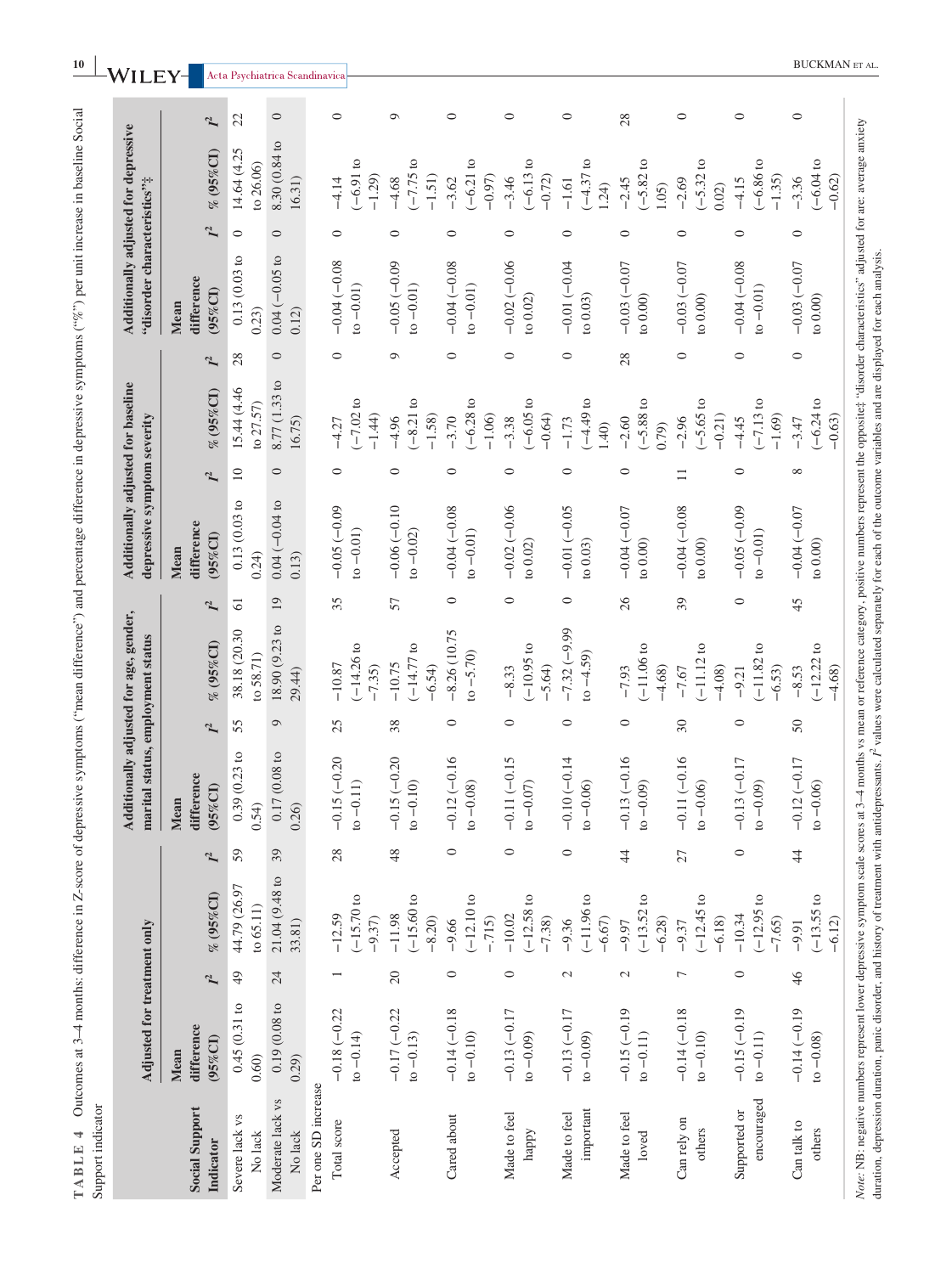**|** BUCKMAN et al. **<sup>11</sup>**

|                                    | <b>Secondary outcomes</b>         |                |                                            |                | <b>Sensitivity analysis</b>                   |                |                                             |                |  |  |
|------------------------------------|-----------------------------------|----------------|--------------------------------------------|----------------|-----------------------------------------------|----------------|---------------------------------------------|----------------|--|--|
|                                    | <b>Remission at</b><br>3-4 months |                | <b>Depression z-score at</b><br>6-8 months |                | <b>PROMIS T-Score at 3-4</b><br><b>Months</b> |                | <b>BDI-II Score at 3-4</b><br><b>Months</b> |                |  |  |
| <b>Social support</b><br>indicator | <b>OR(95%CI)</b>                  | $I^2$          | <b>Mean difference</b><br>$(95\%CI)$       | $I^2$          | <b>Mean difference</b><br>$(95\%CI)$          | $I^2$          | <b>Mean difference</b><br>$(95\%CI)$        | $I^2$          |  |  |
| Severe lack vs No<br>lack          | $0.68$ $(0.52$ to $0.88)$         | $\overline{0}$ | $0.04$ (-0.10 to 0.19)                     | $\overline{0}$ | 1.84 $(0.62 \text{ to } 3.05)$                | 5              | $1.52(0.08 \text{ to } 2.95)$               | 11             |  |  |
| Moderate lack vs No<br>lack        | $0.89(0.71 \text{ to } 1.11)$     | $\overline{0}$ | $0.02$ (-0.10 to 0.15)                     | $\overline{0}$ | $0.88$ ( $-0.15$ to 1.90)                     | $\overline{4}$ | $0.16 (-0.94 \text{ to } 1.25)$             | $\overline{0}$ |  |  |
| Per one SD increase                |                                   |                |                                            |                |                                               |                |                                             |                |  |  |
| Total score                        | $1.15(1.04 \text{ to } 1.27)$     | $\overline{0}$ | $-0.04$ ( $-0.09$ to 0.02)                 | $\Omega$       | $-0.60$ ( $-1.05$ to $-0.15$ )                | $\Omega$       | $-0.54$ ( $-1.06$ to $-0.02$ )              | $\overline{0}$ |  |  |
| Accepted                           | 1.11 $(1.01 \text{ to } 1.23)$    | $\overline{0}$ | $-0.04$ ( $-0.10$ to 0.01)                 | $\Omega$       | $-0.68$ ( $-1.11$ to $-0.24$ )                | $\overline{0}$ | $-0.70$ ( $-1.22$ to $-0.18$ )              | $\mathbf{0}$   |  |  |
| Cared about                        | 1.14 $(1.03 \text{ to } 1.26)$    | $\overline{0}$ | $-0.03$ ( $-0.08$ to 0.03)                 | $\Omega$       | $-0.56$ ( $-1.00$ to $-0.13$ )                | $\Omega$       | $-0.47$ ( $-0.98$ to 0.04)                  | $\mathbf{0}$   |  |  |
| Made to feel<br>happy              | 1.09 (0.99 to 1.20)               | $\overline{0}$ | $-0.02$ ( $-0.08$ to 0.03)                 | $\overline{0}$ | $-0.39$ ( $-0.81$ to 0.03)                    | $\overline{0}$ | $-0.21$ ( $-0.70$ to 0.28)                  | $\mathbf{0}$   |  |  |
| Made to feel<br>important          | $1.09(0.99 \text{ to } 1.20)$     | $\overline{0}$ | $0.00$ ( $-0.05$ to $0.06$ )               | $\Omega$       | $-0.12$ ( $-0.56$ to 0.32)                    | $\overline{0}$ | $-0.07$ ( $-0.57$ to 0.43)                  | $\overline{0}$ |  |  |
| Made to feel loved                 | 1.13 $(1.03 \text{ to } 1.24)$    | $\overline{0}$ | $-0.05$ ( $-0.11$ to 0.02)                 | 30             | $-0.36$ ( $-0.79$ to 0.07)                    | $\Omega$       | $-0.58$ ( $-1.09$ to $-0.08$ )              | $\theta$       |  |  |
| Can rely on others                 | $1.12$ (1.01 to 1.23)             | $\overline{0}$ | $-0.03$ ( $-0.09$ to 0.02)                 | $\Omega$       | $-0.43$ ( $-0.86$ to $-0.01$ )                | $\Omega$       | $-0.53$ ( $-1.11$ to 0.04)                  | 24             |  |  |
| Supported or<br>encouraged         | $1.14$ (1.04 to 1.25)             | $\overline{0}$ | $-0.04$ ( $-0.09$ to 0.02)                 | $\Omega$       | $-0.64$ ( $-1.06$ to $-0.21$ )                | $\Omega$       | $-0.45$ ( $-094$ to 0.05)                   | $\mathbf{0}$   |  |  |
| Can talk to others                 | 1.08 (0.98 to 1.19)               | $\overline{0}$ | $-0.02$ ( $-0.07$ to 0.03)                 | $\Omega$       | $-0.44$ ( $-0.86$ to $-0.02$ )                | 18             | $-0.34$ ( $-0.83$ to 0.15)                  | $\mathbf{0}$   |  |  |

**TABLE 5** Associations of Social Support with secondary outcomes and sensitivity outcomes, adjusted for treatment, age, gender, marital status, employment status, depressive symptom severity, depressive "disorder characteristics," and covariates

*Note:* All models adjusted for random allocation in each study, depressive symptom severity, average anxiety duration, depression duration, panic disorder, and a history of antidepressant treatment, gender, age, marital status, and employment status.

Support Scale had larger magnitudes of association and were more consistently associated with prognosis across the outcomes than the other five items. These items were "feeling accepted," "feeling cared about," and "feeling supported or encouraged" by friends and family. There was little heterogeneity in the effects, supporting the robustness of these findings.

# **4.1** | **Findings in context**

Recent systematic reviews have suggested that patients consider social support to be among the most important factors influencing their mood and outcomes from treatment, $34$  although there has been very limited evidence of an association between social support and prognosis for depressed patients. Despite this, there has been a growing emphasis on social support and related constructs such as loneliness as potential targets for intervention as they are thought to both affect the likelihood of seeking treatment and of engaging in and completing treatment, and hence effect treatment outcomes.<sup>11,13,35</sup> The present study found an association between social support and prognosis independent of a range of treatments offered to adults seeking treatment for depression

in primary care. Adjusting for depressive severity had a large impact on the magnitude of the associations between social support variables and outcomes. In absolute terms, in the five studies that used the BDI-II at 3–4 months, prior to adjusting for the severity factors the BDI-II scores were approximately 5 points higher at 3–4 months for those with a severe lack of social support compared to no lack of social support. After adjusting for the severity and other confounding factors, the difference in scores was only approximately 1.5 points. This is in keeping with our recent study that showed that depressive symptom severity is the largest single indicator of prognosis for adults with depression in primary care.<sup>4</sup> Many prior studies have suggested a multidimensional nature to social support.<sup>8</sup> However, in this study, all items of the Social Support Scale were found to be highly correlated with a single principal component, and the IRT analysis suggested a single latent factor with each item adequately able to be used to discriminate those with different levels of social support.

# **4.2** | **Strengths and limitations**

To our knowledge, this is the first study to use a large individual patient dataset formed from a number of RCTs to consider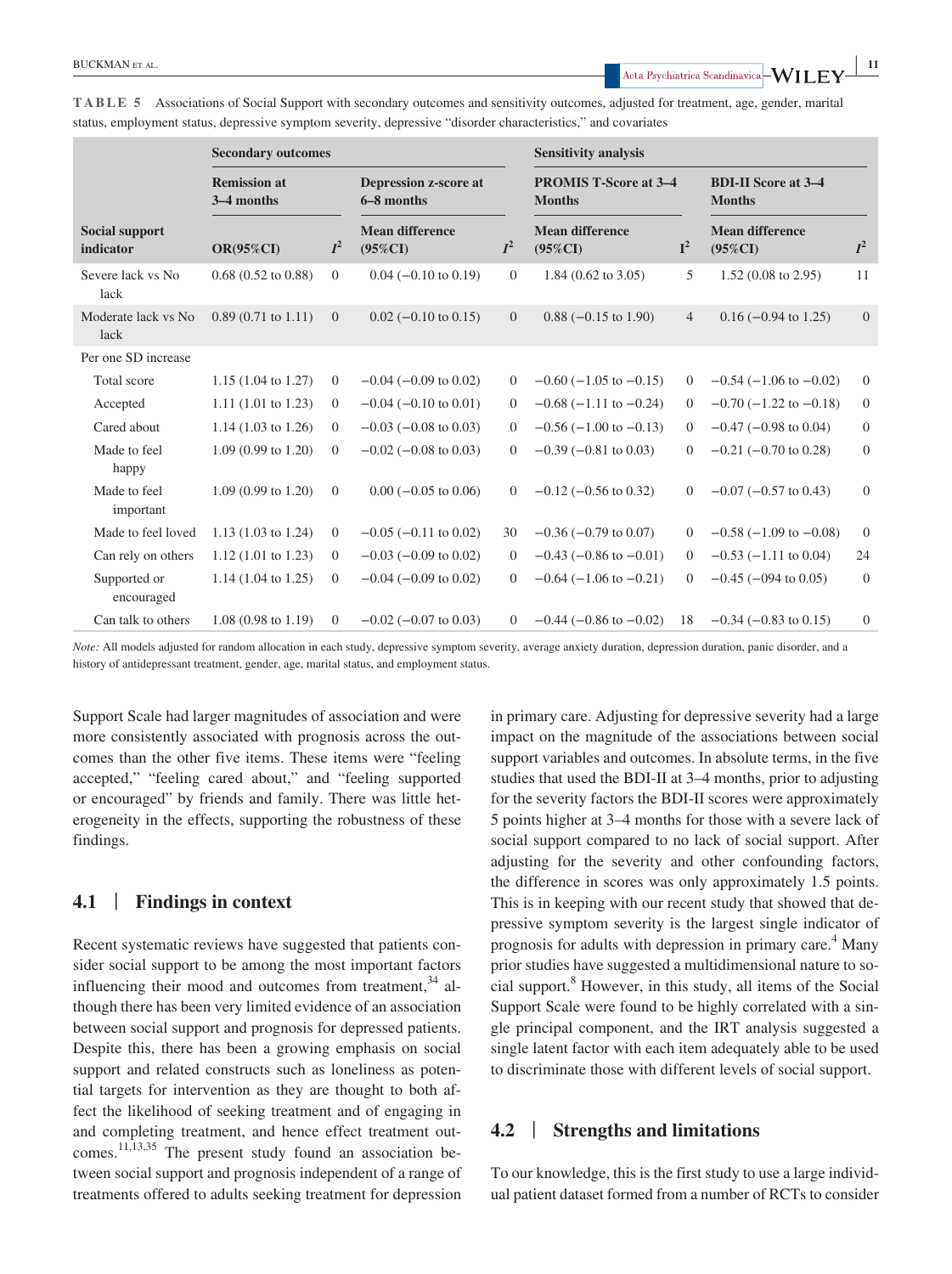the associations between social support and prognosis independent of a number of types of treatment. We selected studies that only recruited participants in primary care so findings could be generalizable to large proportions of adults seeking treatment for depression. Data were extracted, cleaned, and checked by multiple reviewers, adding robustness to the methods.<sup>36</sup> Studies had to use the same measures to determine diagnosis, assess baseline symptoms, social support and confounders so we can have confidence in the ability to use the same measures in clinical practice to inform prognosis. Although this reduced bias in harmonizing data it limited the number of studies meeting inclusion criteria here. Further, although adjustments were made for a number of potential confounders, including clinical, demographic, and socioeconomic variables, we cannot rule out residual confounding. Further, it is possible that adjusting for baseline depression severity may have led to underestimating or overestimating the effects of social support on prognosis, as baseline severity might have been affected by levels of social support at baseline. This study was not able to address questions of the causal pathway between social support and prognosis, but adjusting for factors routinely assessed in clinic is important to the discovery of clinically informative findings, regardless of the causal pathways. Hence, we adjusted for baseline severity as this should be routinely assessed in clinic.

In addition, the data used here were self-reported and this may have led to additional measurement error; we might expect those with greater baseline depression severity to be least likely to rate their own social support to be high, increasing bias. However, adjustments were made for all depression severity factors associated with the outcomes and social support variables, not just the severity of depressive symptoms, minimizing the potential for such bias here, and potentially increasing utility. $37$  Further, using a standardized outcome is a method that has been criticized previously but the results using the z-score outcome were similar to those with the log outcome and the secondary and sensitivity outcomes, suggesting the use of the standardized outcome metric did not unduly affect the results.

Finally, overall the scores on the Social Support Scale were high; just under half of the sample scored 21 or over and approximately 29% of the sample had the maximum score of 24 on the Social Support Scale. However, scores under the maximum on the measure used here are indicative of a lack of social support so a highly skewed pattern of responses to the questions of the scale were expected.<sup>25,38</sup>

#### **4.3** | **Implications and conclusions**

It is difficult to assess the clinical importance of prognostic factors. One approach is to compare the differences we observed with estimates for the minimal clinically important difference. Previous work has suggested this is about 17.5% for the BDI-II.<sup>33</sup> By this criterion, only the difference in prognosis for those with the lowest scores on the Social Support Scale compared to those with no lack of social support (the maximum score) would be considered clinically important. So, assessing levels of perceived social support prior to commencing treatment could be informative for the management of depression. However, only a small proportion of patients are likely to have either the lowest score or maximum score on the Social Support Scale (this was applicable to only 30% of our study sample). Associations were of a lower magnitude after adjusting for clinical prognostic factors and so measuring those in clinic, will be more informative than assessing for social support. Future studies might investigate the causal pathways between social support and prognosis, and whether it is beneficial to directly address a lack of social support by augmenting treatment with interventions targeted at increasing social contacts and improving the quality of relationships with family and friends. There are a number of interventions that are thought to have the potential to affect the number or quality of social relationships which might be particularly worth investigating; these include Interpersonal Psychotherapy, $39$  Dynamic Interpersonal Therapy, $40$  and work with Community Navigators. $41$  Further, future studies might investigate the impact of offering more regular reviews and more intensive treatments to those reporting a severe lack of social support, in order to mitigate the risk of poor prognosis.

Given the psychometric properties of the Social Support Scale, it is reasonable to suggest that any of the eight items could be used to capture aspects of social support although if using only one then feeling "accepted by family and friends," feeling "supported or encouraged by family or friends," and feeling "cared about by family or friends," might be most informative if the whole scale is not able to be used.

Other measures related to but separate from social support, particularly those assessing loneliness and social isolation, could be important additions to assessments in future studies and could prove informative as potential targets for interventions whether in or outside of the therapy room.<sup>16,35,42</sup> Future research should consider the unique contribution of each of these issues to determining prognosis for adults with depression and any interactions between them.

#### **ACKNOWLEDGEMENTS**

The authors would like to thank Professor Robert J DeRubeis for his contribution to gaining funding for the wider project that this study is a part of, and helping write the general protocol which this study was based upon. The studies that make up the Dep-GP IPD database and are included here were funded by 1. COBALT: This research was funded by the National Institute for Health Research Health Technology Assessment (NIHR HTA) programme (project number 06/404/02). 2. GENPOD: Medical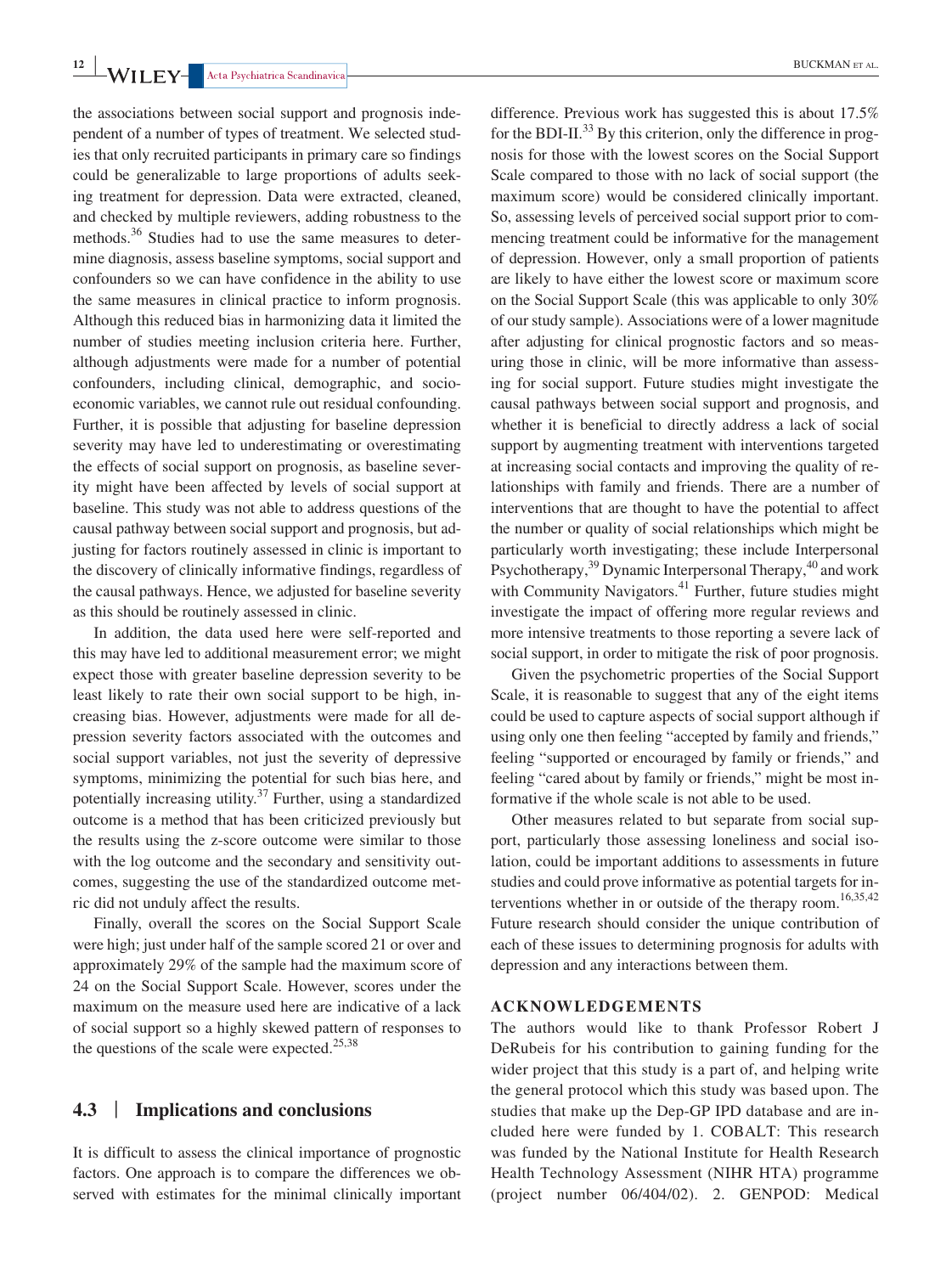Research Council and supported by the Mental Health Research Network. 3. IPCRESS: BUPA Foundation. 4. MIR: National Institute for Health Research (NIHR) Health Technology Assessment (HTA) programme (project 11/129/76) and supported by the NIHR Biomedical Research Centre at University Hospitals Bristol NHS Foundation Trust and the University of Bristol. 5. PANDA: NIHR Programme Grant for Applied Research (RP-PG-0610-10048). 6. TREAD: National Institute for Health Research (NIHR) Health Technology Assessment (HTA) programme.

#### **CONFLICT OF INTEREST**

The authors declare that they have no conflicts of interest.

#### **AUTHORS CONTRIBUTIONS**

JB, GL, and SP conceptualized the original project, all three along with RDR, SDH, SG, TK, EW, and GA acquired funding to support this work. All nine of the above, RS, IRW, and ZDC wrote the initial protocol document and plan for the original project, including the methods of analysis. The plan for the analyses for the current study was based on this protocol and was refined by all the above with further support from JS and NC. JB and RS co-reviewed the studies with consultation from GL and SP. ZDC, NW, DK, and GL provided data and liaison to resolve issues and discrepancies between received datasets and publications about those studies. JB, RS, GL, and SP were responsible for the screening of studies, data extraction, and additional data cleaning. JB was responsible for the formal data analysis with support from IRW, GA, GL, CO'D, JS, NC, and RS in particular, and consultation from all other authors. JB wrote the original manuscript with support from RS, JS, CO'D, GL, and SP. All authors contributed to consecutive drafts and approved the final manuscript. The corresponding author attests that all listed authors meet authorship criteria and that no others meeting criteria have been omitted.

#### **PEER REVIEW**

The peer review history for this article is available at [https://](https://publons.com/publon/10.1111/acps.13285) [publons.com/publon/10.1111/acps.13285.](https://publons.com/publon/10.1111/acps.13285)

### **DATA AVAILABILITY STATEMENT**

Requests for sharing of the IPD used in this study can be made to the corresponding author, any sharing of data will be subject to obtaining appropriate agreements from the chief investigators or data custodians for each individual trial dataset used here.

#### **ORCID**

*Joshua E. J. Buckman* **D** [https://orcid.](https://orcid.org/0000-0002-2281-0907) [org/0000-0002-2281-0907](https://orcid.org/0000-0002-2281-0907) *Rob Saunders* <https://orcid.org/0000-0002-7077-8729>

#### **REFERENCES**

- 1. Kessler RC. The potential of predictive analytics to provide clinical decision support in depression treatment planning. Curr Opin Psychiatry. 2018;31:32-39.
- 2. Cuijpers P, Noma H, Karyotaki E, Vinkers CH, Cipriani A, Furukawa TA. A network meta-analysis of the effects of psychotherapies, pharmacotherapies and their combination in the treatment of adult depression. World Psychiatry. 2020;19:92-107.
- 3. Buckman JEJ, Saunders R, Cohen ZD, et al. What factors indicate prognosis for adults with depression in primary care? A protocol for meta-analyses of individual patient data using the Dep-GP database. Wellcome Open Res. 2020;4:69.
- 4. Buckman JEJ, Saunders R, Cohen ZD, et al. Indicators of prognosis independent of treatment for adults with depression in primary care, going beyond baseline symptom-severity: a systematic review and individual patient data meta-analysis. SSRN Electron J Published Online First. 2020.<https://doi.org/10.2139/ssrn.3520082>.
- 5. Trusheim MR, Berndt ER, Douglas FL. Stratified medicine : strategic and economic implications of combining drugs and clinical biomarkers. Nat Rev Neurosci. 2007;6:287-293.
- 6. Memon A, Taylor K, Mohebati LM, et al. Perceived barriers to accessing mental health services among black and minority ethnic (BME) communities: a qualitative study in Southeast England. BMJ Open. 2016;6:1-9.
- 7. Thoits PA. Mechanisms linking social ties and support to physical and mental health. J Health Soc Behav. 2011;52:145-161.
- 8. Uchino BN. Social support and health: A review of physiological processes potentially underlying links to disease outcomes. J Behav Med. 2006;29:377-387.
- 9. Haro JM, Ayuso-mateos JL, Bitter I, et al. ROAMER : roadmap for mental health research in Europe. Int J Methods Psychiatr Res. 2014;23:1-14.
- 10. Wang J, Mann F, Lloyd-Evans B, Ma R, Johnson S. Associations between loneliness and perceived social support and outcomes of mental health problems : a systematic review. BMC Psychiatry. 2018;18:1-16.
- 11. Choi KW, Stein MB, Nishimi KM, et al. An exposure-wide and mendelian randomization approach to identifying modifiable factors for the prevention of depression. Am J Psychiatry. 2020;177:944-954.
- 12. Liu NH, Daumit GL, Dua T, et al. Excess mortality in persons with severe mental disorders: a multilevel intervention framework and priorities for clinical practice, policy and research agendas. World Psychiatry. 2017;16:30-40.
- 13. Fiorillo A, Luciano M, Del Vecchio V, Sampogna G, Obradors-Tarragó C, Maj M. Priorities for mental health research in Europe: A survey among national stakeholders' associations within the ROAMER project. World Psychiatry. 2013;12:165-170.
- 14. Galderisi S, Rossi A, Rocca P, et al. The influence of illness-related variables, personal resources and context-related factors on reallife functioning of people with schizophrenia. World Psychiatry. 2014;13:275-287.
- 15. Teo AR, Choi H, Valenstein M. Social relationships and depression: ten-year follow-up from a nationally representative study. PLoS One. 2013;8:e62396.
- 16. Gariepy G, Honkaniemi H, Quesnel-Vallee A. Social support and protection from depression : systematic review of current findings in Western countries. Br J Psychiatry. 2016;209:284-293.
- 17. Umberson D, Montez JK. Social relationships and health : a flashpoint for health policy. J Health Soc Behav. 2010;51:54-66.